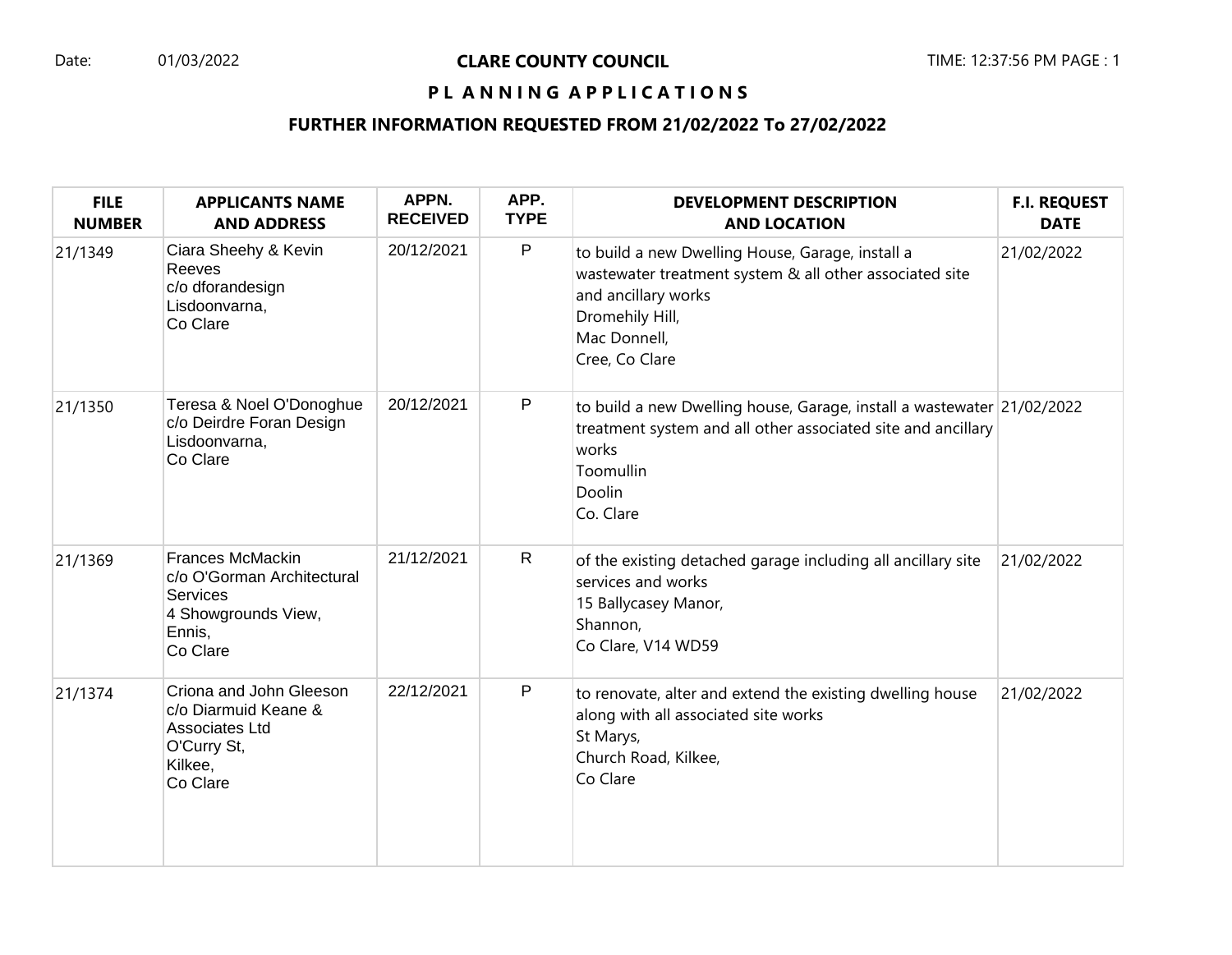### PL ANNING APPLICATIONS

| 21/1360 | PGM Partnership Guerin &<br><b>Considine Contractors</b><br>c/o Alex Russell Associates<br>Liscannor,<br>Co Clare | 21/12/2021 | P | for the demolition of an existing dwelling house (Eircode<br>V95 PK12 and for the development of 23 no. dwelling<br>houses comprising a mix of single storey, dormer storey<br>and two storey houses, a wastewater pump station,<br>associated ancillary site works and services and<br>connections to public services<br>Holland Street,<br>Liscannor, Liscannor Tld,<br>Co Clare | 22/02/2022 |
|---------|-------------------------------------------------------------------------------------------------------------------|------------|---|------------------------------------------------------------------------------------------------------------------------------------------------------------------------------------------------------------------------------------------------------------------------------------------------------------------------------------------------------------------------------------|------------|
| 21/1361 | Jean Kelleher<br>c/o Alex Russell Associates<br>Main Street,<br>Liscannor,<br>Co Clare                            | 21/12/2021 | P | for a change of use from existing Stables Services Building<br>to a dwelling house including associated modifications /<br>upgrade works, the construction of a wastewater treatment<br>system and associated site works<br>Carrowntedaun Tld<br>Bartra,<br>Lahinch, Co Clare                                                                                                      | 22/02/2022 |
| 21/1363 | Martin Haran<br>c/o Stephen Clancy<br>Bushy Park,<br>Ennis,<br>Co Clare                                           | 21/12/2021 | P | for the change of use of a section of an existing<br>agricultural building to be used as a commercial unit<br>Ballycrighan,<br>Quin,<br>Co Clare                                                                                                                                                                                                                                   | 22/02/2022 |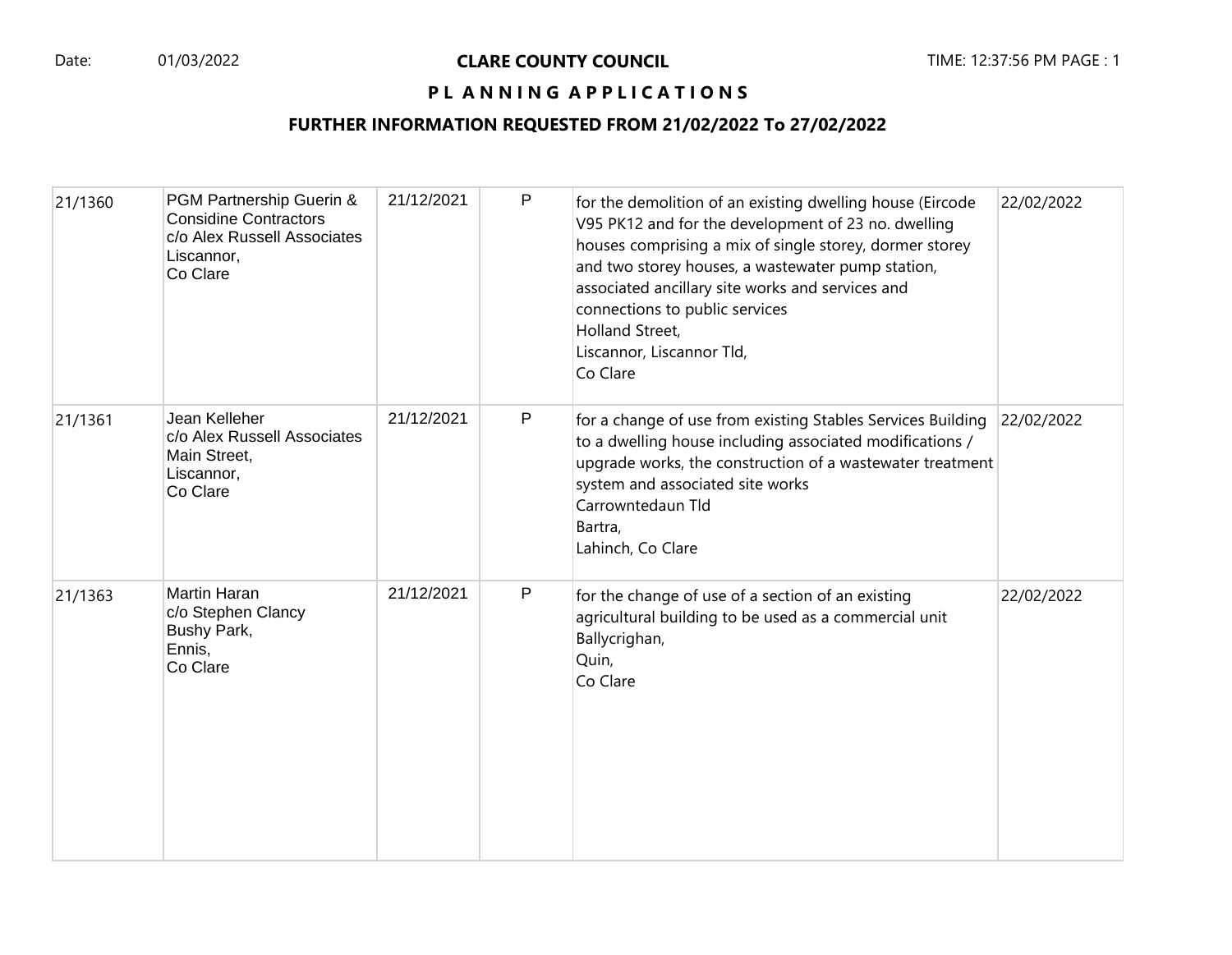### PL ANNING APPLICATIONS

| 21/1382 | Joe Garry<br>c/o PND Building<br>Consultancy Ltd<br>Kilrush House<br>Frances Street,<br>Kilrush, Co Clare | 23/12/2021 | $\mathsf{R}$ | of the construction of an extension to an existing dwelling,<br>relocation of the sewerage treatment unit and percolation<br>area, revision of site boundaries and RETENTION<br>Permission for the construction of a garage along with all<br>associated works<br>Ballinagun East,<br>Cree,<br>Co Clare | 22/02/2022 |
|---------|-----------------------------------------------------------------------------------------------------------|------------|--------------|---------------------------------------------------------------------------------------------------------------------------------------------------------------------------------------------------------------------------------------------------------------------------------------------------------|------------|
| 21/1371 | David McDonagh<br>c/o dforandesign<br>Lisdoonvarna<br>Co Clare                                            | 22/12/2021 | P            | to build a new Dwelling house, install a wastewater<br>treatment system & all other associated site and ancillary<br>works<br>Killaspuglonane,<br>Lahinch,<br>Co Clare                                                                                                                                  | 23/02/2022 |
| 21/1372 | Deirdre & Tadhg Nihill<br>67 Inis Cealtra,<br>Ballina,<br>Co Tipperary<br><b>V94 YP2P</b>                 | 22/12/2021 | P            | the development will consist of one two-storey dwelling<br>house, wastewater treatment system, percolation area, new<br>site entrance, driveway and all associated site works<br>Ardataggle,<br>O'Brien's Bridge,<br>Co Clare                                                                           | 23/02/2022 |
| 21/1375 | <b>Gerard Scanlan</b><br>c/o P. Coleman & Associates<br>5 Bank Place,<br>Ennis,<br>Co Clare V95 HW27      | 22/12/2021 | P            | for to construct a new entrance/exit to public road, for<br>future dwelling house, and all associated site and ancillary<br>works<br>Quin Gardens,<br>Quin,<br>Co Clare                                                                                                                                 | 23/02/2022 |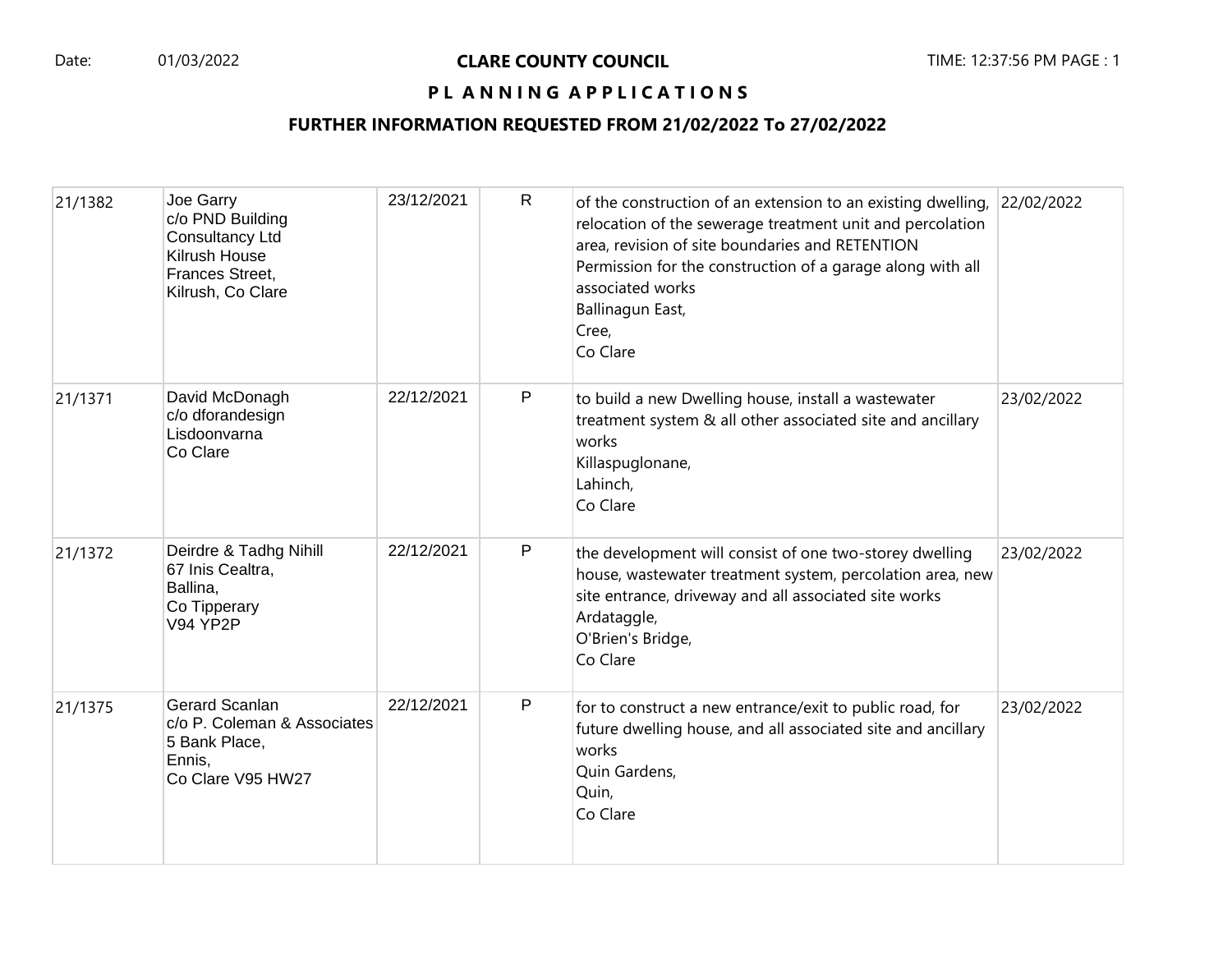#### PL ANNING APPLICATIONS

| 21/1376 | Flan O'Neill<br>c/o Darragh Collins<br>Ballymorris,<br>Cratloe,<br>Co Clare                                                           | 22/12/2021 | $\mathsf{R}$ | for opening an entrance and hanging a farm gate<br>Smithstown,<br>Shannon,<br>Co Clare                                                                                                                                                                                                                                               | 23/02/2022 |
|---------|---------------------------------------------------------------------------------------------------------------------------------------|------------|--------------|--------------------------------------------------------------------------------------------------------------------------------------------------------------------------------------------------------------------------------------------------------------------------------------------------------------------------------------|------------|
| 21/1377 | Flan O'Neill<br>c/o Darragh Collins<br>Ballymorris,<br>Cratloe,<br>Co Clare                                                           | 22/12/2021 | P            | to construct a storage yard at Smithstown, Shannon, Co<br>Clare. The purpose of the yard is to provide for material<br>such as gravel and also to provide a display area for<br>Walling and Patio materials<br>Smithstown,<br>Shannon,<br>Co Clare                                                                                   | 23/02/2022 |
| 21/1378 | Peter McKeown & Alexandra<br>Revez<br>c/o Corbwell Design<br>Suite 1, Unit 17<br>Claregalway Corporate Park,<br>Claregalway Co Galway | 22/12/2021 | P            | for development which will consist of the construction of<br>new dwelling along with garage, waste water treatment<br>system including polishing filter and all associated site<br>works. A Natura Impact Statement (NIS) will be submitted<br>to the Planning Authority with the application<br>Keellhilla,<br>Pollack,<br>Co Clare | 23/02/2022 |
| 21/1380 | Lisa & Cian McInerney<br>c/o Deirdre Keane<br>Kilkeedy,<br>Tubber,<br>Co Clare H91 R9WE                                               | 23/12/2021 | P            | for a new single storey dwelling, with garage, new<br>entrance, driveway, boundary wall and associated site<br>works<br>Ayle Upper,<br>Feakle,<br>Co Clare                                                                                                                                                                           | 23/02/2022 |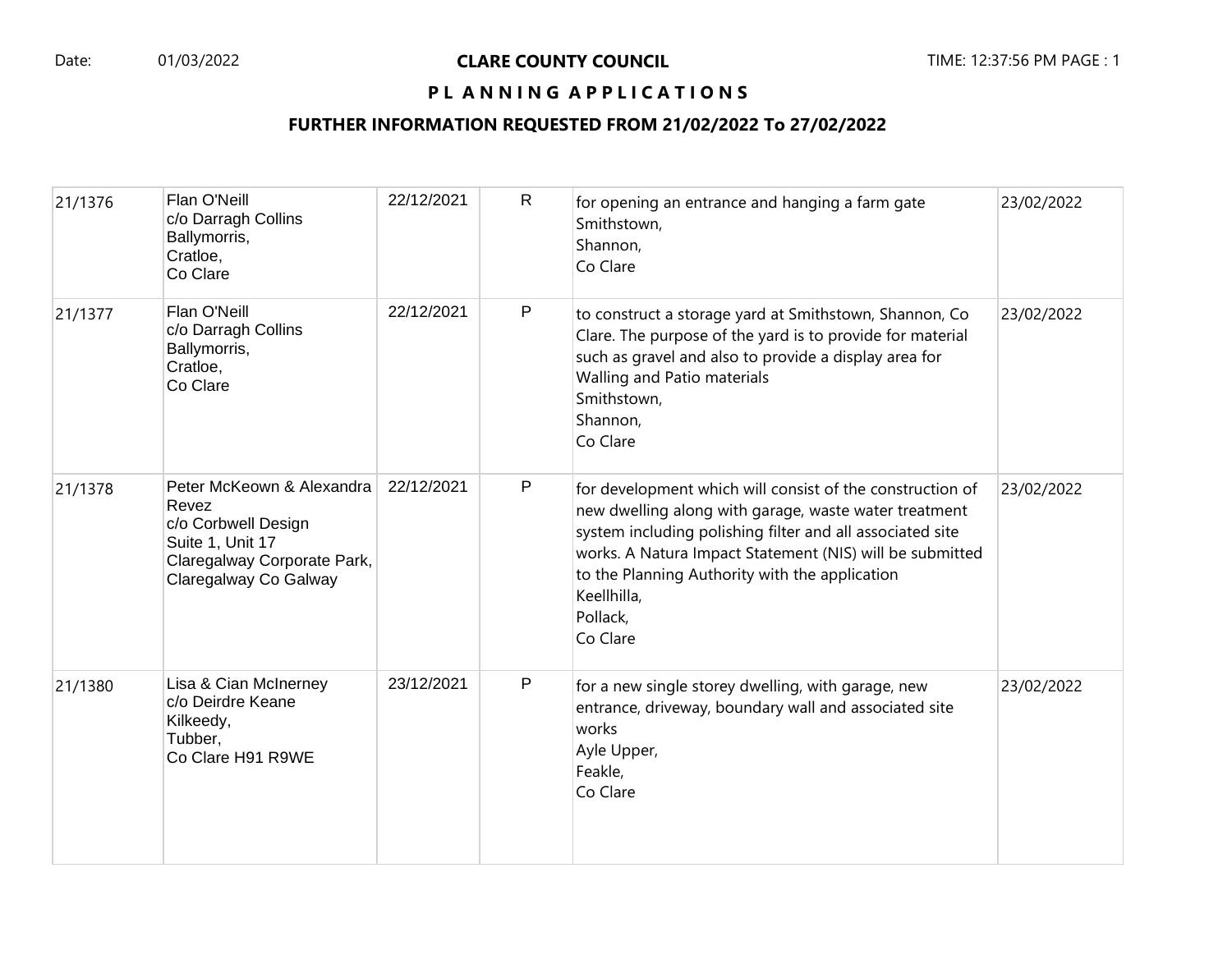#### PL ANNING APPLICATIONS

| 21/1390 | Audrey & James Lenehan<br>c/o Diarmuid Keane &<br>Associates Ltd<br>O'Curry St,<br>Kilkee,<br>Co. Clare                           | 23/12/2021 | P            | to demolish existing substandard dwelling house and<br>construct replacement dwelling house along with all<br>associated siteworks and services<br>Corry Lane<br>Kilkee<br>Co. Clare                                                                          | 23/02/2022 |
|---------|-----------------------------------------------------------------------------------------------------------------------------------|------------|--------------|---------------------------------------------------------------------------------------------------------------------------------------------------------------------------------------------------------------------------------------------------------------|------------|
| 21/1393 | Niall Dawson<br>c/o PND Building<br>Consultancy Ltd<br>Kilrush House,<br>Frances Street,<br>Kilrush, Co Clare                     | 23/12/2021 | P            | to convert a former commercial unit into a ground floor<br>apartment along with elevational changes and all<br>associated works<br>No.5 Frances Street,<br>Kilrush,<br>Co Clare                                                                               | 23/02/2022 |
| 21/1394 | Ciara Fahy<br>c/o Michael Keating<br>No. 20 Park Row,<br>Ennis,<br>Co Clare V95 P90V                                              | 23/12/2021 | $\circ$      | permission for a Dwelling House and garage, new site<br>entrance, connect to proprietary waste water treatment<br>system, a bored well and carry out all ancillary site works<br>Cappagh More<br>Barefield,<br>Ennis, Co Clare                                | 23/02/2022 |
| 21/1381 | Olivia Moloney & William<br>Irwin<br>c/o NAPS Ltd<br>Studio Inovo<br>Loughash<br>Newmarket-on-Fergus Co.<br><b>Clare V95 K377</b> | 23/12/2021 | $\mathsf{P}$ | for the construction of a Dwelling house, Garage &<br>Proprietary Waste Treatment plant, & to utilise existing<br>road entrance to access site including upgrades to same<br>and including all ancillary site works<br>Corlack,<br>Sixmilebridge,<br>Co Clare | 24/02/2022 |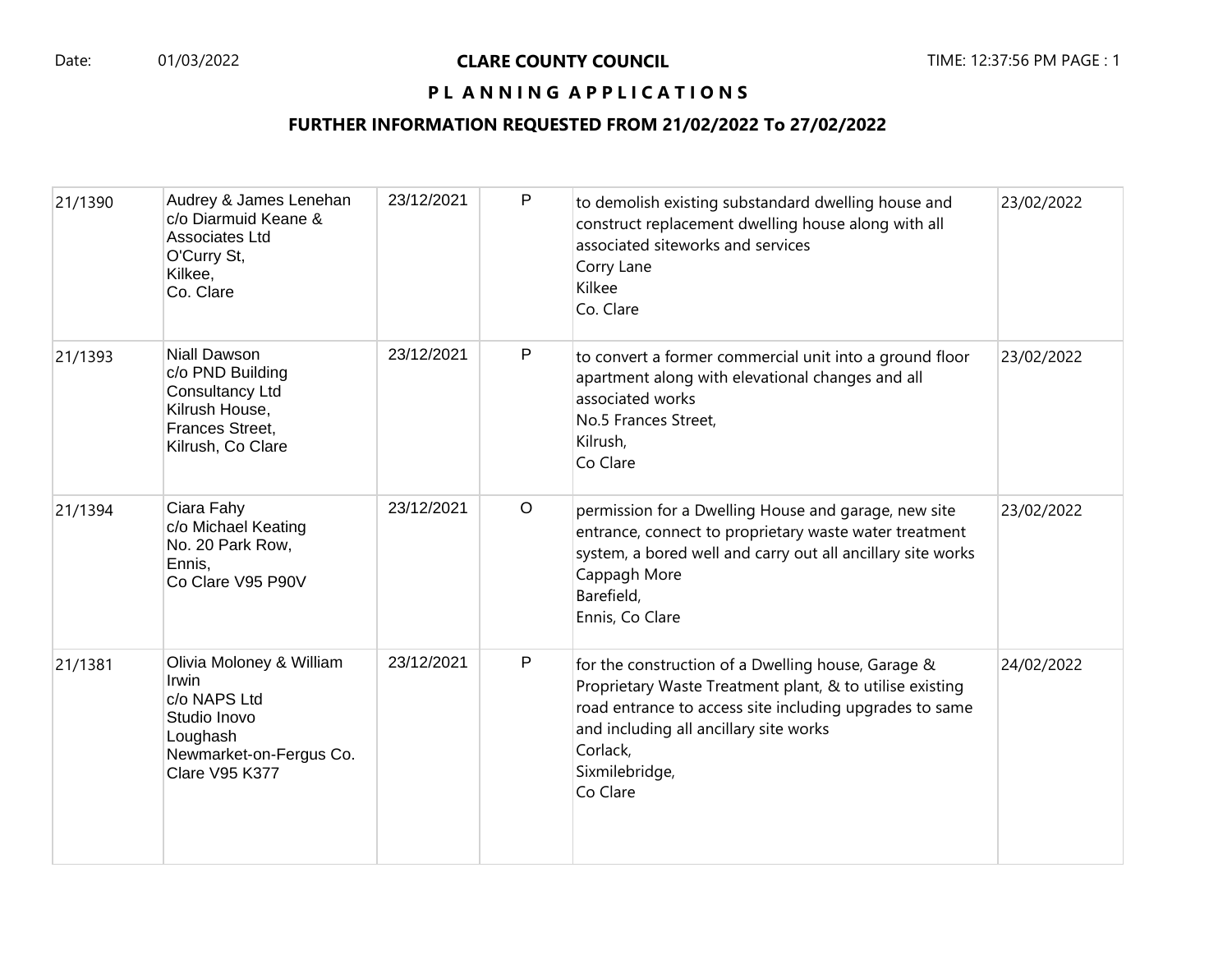### PL ANNING APPLICATIONS

| 21/1385 | Ms Carmel O'Connor<br>c/o Thomas Holland<br>Williamstown<br>Whitegate<br>Co Clare                                  | 23/12/2021 | P            | for the construction of a dwelling house, new entrance and 24/02/2022<br>all associated site works<br>Athlunkard<br>Parteen<br>Co Clare                                                                                                            |  |
|---------|--------------------------------------------------------------------------------------------------------------------|------------|--------------|----------------------------------------------------------------------------------------------------------------------------------------------------------------------------------------------------------------------------------------------------|--|
| 21/1386 | Roisin O'Brien and Brian<br>Kelly<br>c/o Thomas Holland<br>Williamstown<br>Whitegate<br>Co. Clare, V94 128D        | 23/12/2021 | P            | to construct a dwelling house, garage, new entrance, waste 24/02/2022<br>water treatment system and all associated site works<br>Ballycuggaran<br>Killaloe<br>Co. Clare                                                                            |  |
| 21/1389 | Johnny & Caroline Redmond<br>c/o Diarmuid Keane &<br>Associates Ltd<br><b>O'Curry Street</b><br>Kilkee<br>Co Clare | 23/12/2021 | $\mathsf{P}$ | for change of use of part of the existing bistro/guesthouse 24/02/2022<br>to private residential accommodation to include minor<br>elevational changes & associated site works at the above<br>address<br><b>Strand Line</b><br>Kilkee<br>Co Clare |  |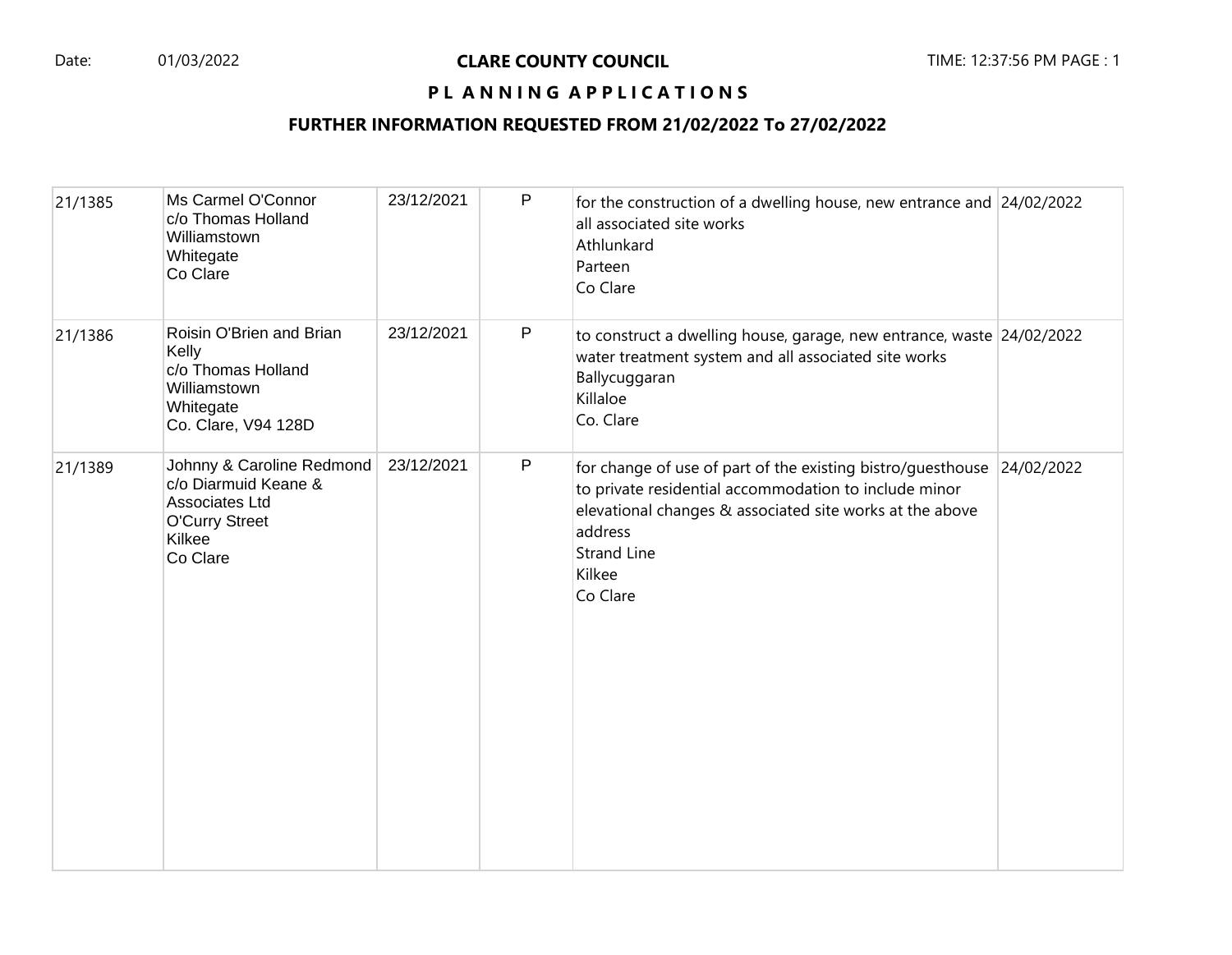## PL ANNING APPLICATIONS

## **FURTHER INFORMATION REQUESTED FROM 21/02/2022 To 27/02/2022**

| 21/1397 | Woodhaven Developments<br>Ltd<br>c/o Cyril O'Reilly Design<br><b>Parting Glass</b><br>Quin<br>Co Clare | 30/12/2021 | P | (Phase 2 south-east and north-east of development<br>applied for under planning Ref. P21-372). For development<br>which will consist of (a) the construction of 51 no. two<br>storey dwelling houses, (b) 4 no. 2 storey dwelling houses<br>with optional additional attic space accommodation (c)<br>two storey Childcare facility building (d) all ancillary site<br>works (e) connection to previously applied for roads, paths<br>and services - Planning Ref. P21-372. A Natura Impact<br>Statement (NIS) has been prepared and accompanies this<br>application<br>Smithstown,<br>Shannon,<br>Co Clare | 24/02/2022 |
|---------|--------------------------------------------------------------------------------------------------------|------------|---|-------------------------------------------------------------------------------------------------------------------------------------------------------------------------------------------------------------------------------------------------------------------------------------------------------------------------------------------------------------------------------------------------------------------------------------------------------------------------------------------------------------------------------------------------------------------------------------------------------------|------------|
| 21/1398 | Rathbrae Land Ltd<br>c/o Roy O'Shea<br>20 Lower Hartstonge Street<br>Limerick<br>V94 AH39              | 30/12/2021 | P | for the alteration of Planning Application ref: 15/723,<br>including the change of house design of 15 residential<br>detached dwellings, landscaping and ancillary works<br>Arda Na Deirge,<br>New Street,<br>Killaloe, Co Clare                                                                                                                                                                                                                                                                                                                                                                            | 24/02/2022 |

#### **\*\*\* CONTROL REPORT \*\*\***

Approval : 0

Extension of Duration : 0

Outline : 1

Permission : 20